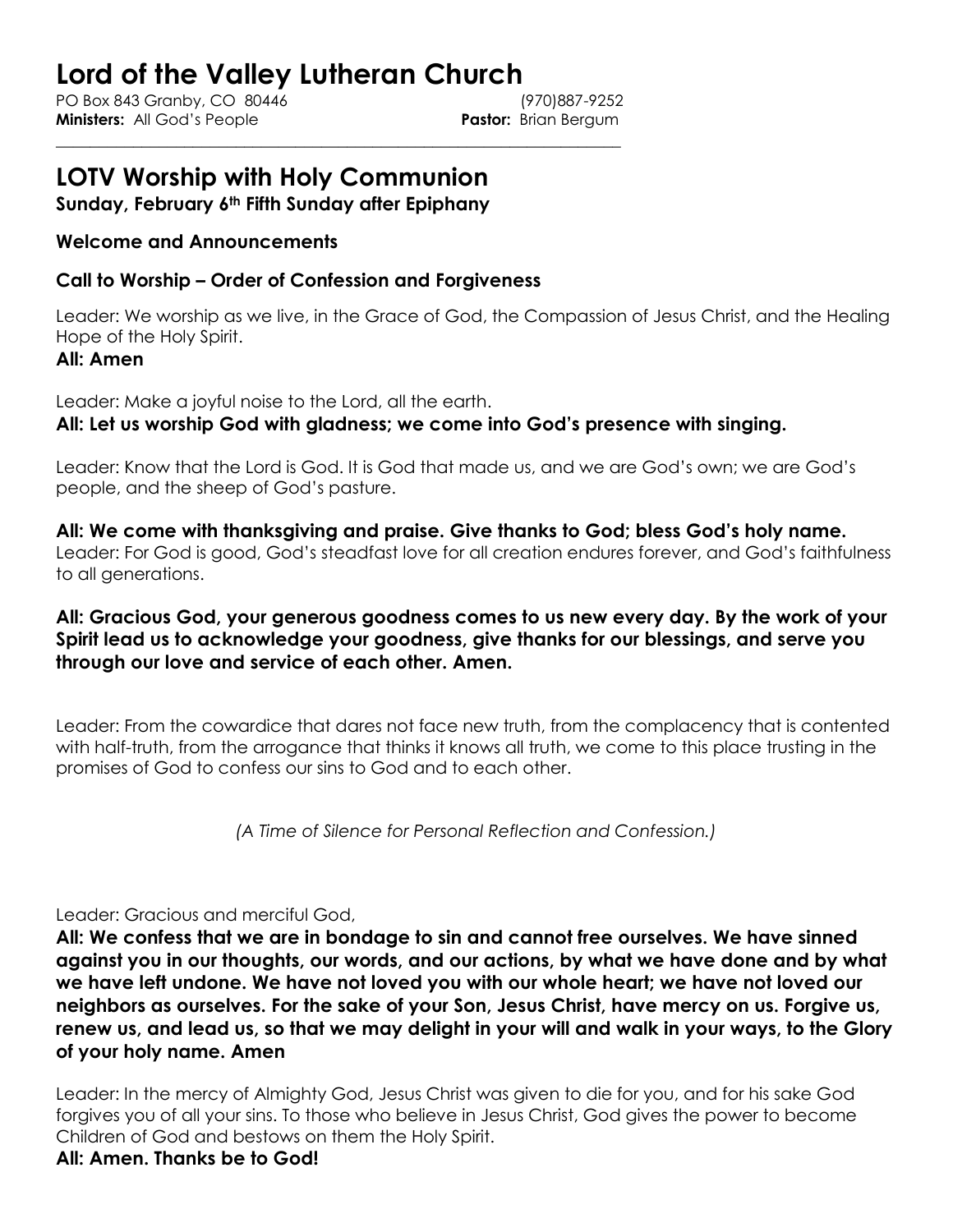Leader: The Grace of our Lord Jesus Christ, the Love of God, and the Communion of the Holy Spirit be with you all.

**Congregation: And also with you.**

# **KYRIE**



Assistant: For the Reign of God, and for peace throughout the world, for the unity of all  $\dots$  (to Refrain)

Assistant: For your people here, who have come to give you praise, for the strength to live your Word . . . (to Refrain)



Text and Music: Marty Haugen, © 1990, GIA Publications, Inc.

**Song of Praise:** *"Now the Feast and Celebration"*

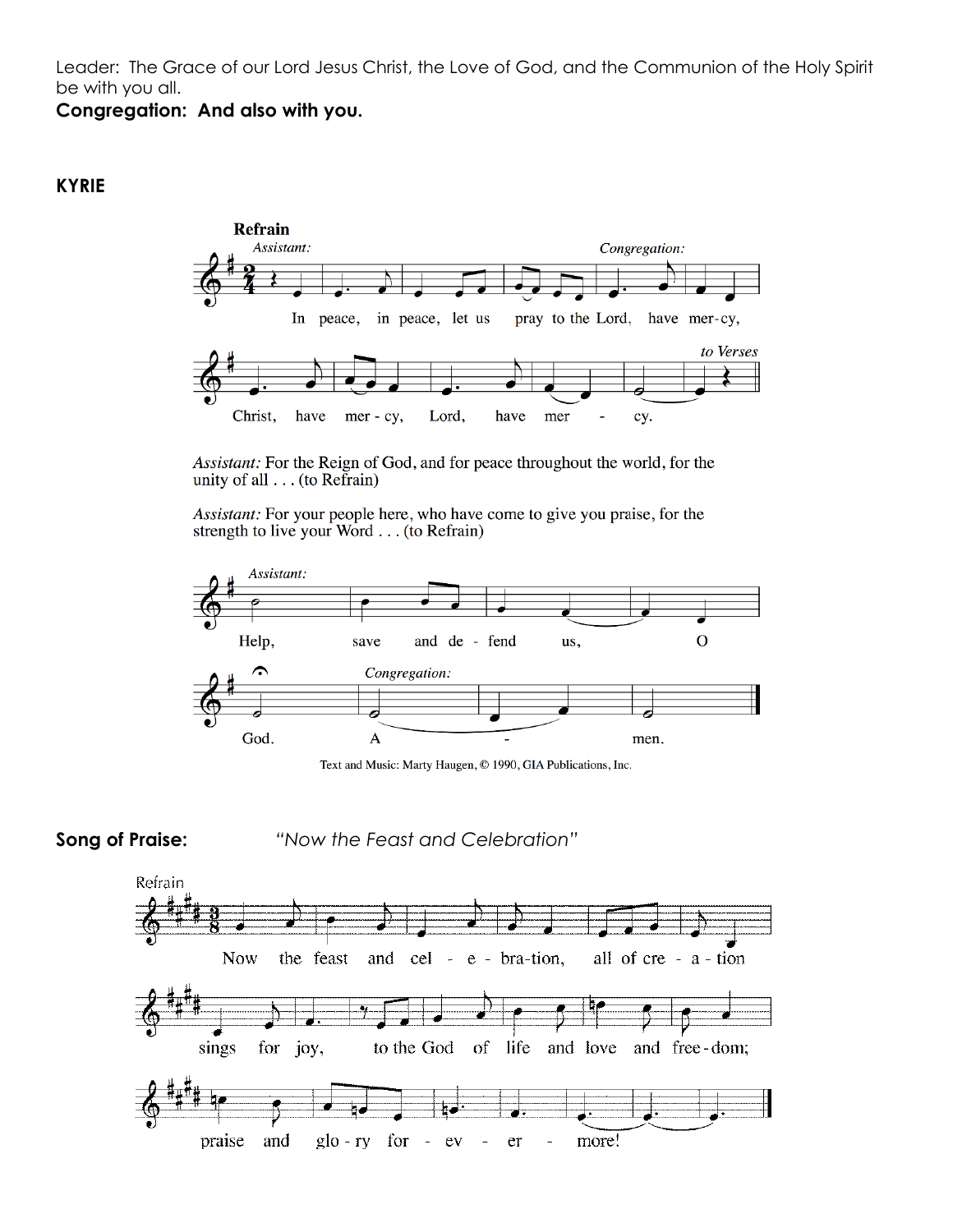

# **Prayer of the Day**

Leader: The Lord be with you. **All: And also with you.**

#### Leader: Most Holy God,

**All: the earth is filled with your glory, and before you angels and saints stand in awe. Enlarge our vision to see your power at work in the world, and by your grace make us heralds of your Son, Jesus Christ, our Savior and Lord. Amen.**

#### **Scripture Readings**

After each reading – Reader: The Word of God for the People of God. **ALL: Thanks be to God.**

#### **Isaiah 6: 1-8 [9-13]**

In the year that King Uzziah died, I saw the Lord sitting on a throne, high and lofty; and the hem of his robe filled the temple. Seraphs were in attendance above him; each had six wings: with two they covered their faces, and with two they covered their feet, and with two they flew. And one called to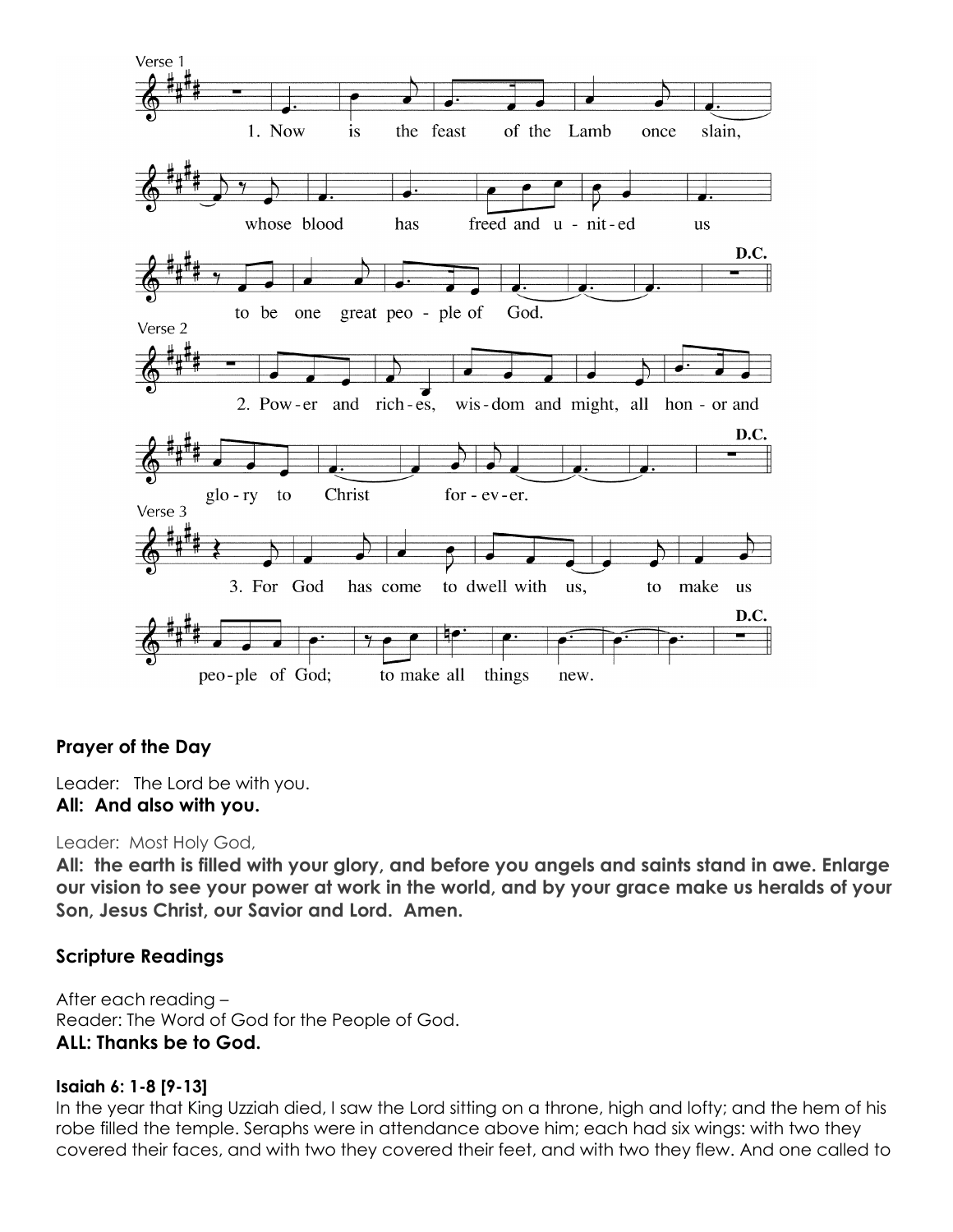another and said:

'Holy, holy, holy is the LORD of hosts;

the whole earth is full of his glory.'

The pivots on the thresholds shook at the voices of those who called, and the house filled with smoke. And I said: 'Woe is me! I am lost, for I am a man of unclean lips, and I live among a people of unclean lips; yet my eyes have seen the King, the LORD of hosts!'

Then one of the seraphs flew to me, holding a live coal that had been taken from the altar with a pair of tongs. The seraph touched my mouth with it and said: 'Now that this has touched your lips, your guilt has departed and your sin is blotted out.' Then I heard the voice of the Lord saying, 'Whom shall I send, and who will go for us?' And I said, 'Here am I; send me!'[And he said, 'Go and say to this people:

"Keep listening, but do not comprehend;

keep looking, but do not understand."

Make the mind of this people dull,

and stop their ears,

and shut their eyes,

so that they may not look with their eyes,

and listen with their ears,

and comprehend with their minds,

and turn and be healed.'

Then I said, 'How long, O Lord?' And he said:

'Until cities lie waste

without inhabitant,

and houses without people,

and the land is utterly desolate;

until the LORD sends everyone far away,

and vast is the emptiness in the midst of the land.

Even if a tenth part remains in it,

it will be burned again,

like a terebinth or an oak

whose stump remains standing

when it is felled.'

The holy seed is its stump.

#### **1 Corinthians 15: 1-11**

Now I should remind you, brothers and sisters, of the good news that I proclaimed to you, which you in turn received, in which also you stand, through which also you are being saved, if you hold firmly to the message that I proclaimed to you—unless you have come to believe in vain. For I handed on to you as of first importance what I in turn had received: that Christ died for our sins in accordance with the scriptures, and that he was buried, and that he was raised on the third day in accordance with the scriptures, and that he appeared to Cephas, then to the twelve. Then he appeared to more than five hundred brothers and sisters at one time, most of whom are still alive, though some have died. Then he appeared to James, then to all the apostles. Last of all, as to someone untimely born, he appeared also to me. For I am the least of the apostles, unfit to be called an apostle, because I persecuted the church of God. But by the grace of God I am what I am, and his grace towards me has not been in vain. On the contrary, I worked harder than any of them though it was not I, but the grace of God that is with me. Whether then it was I or they, so we proclaim and so you have come to believe.

# **Gospel Reading**

After reading – Pastor: The Gospel of the Lord. **Congregation: Thanks be to God.**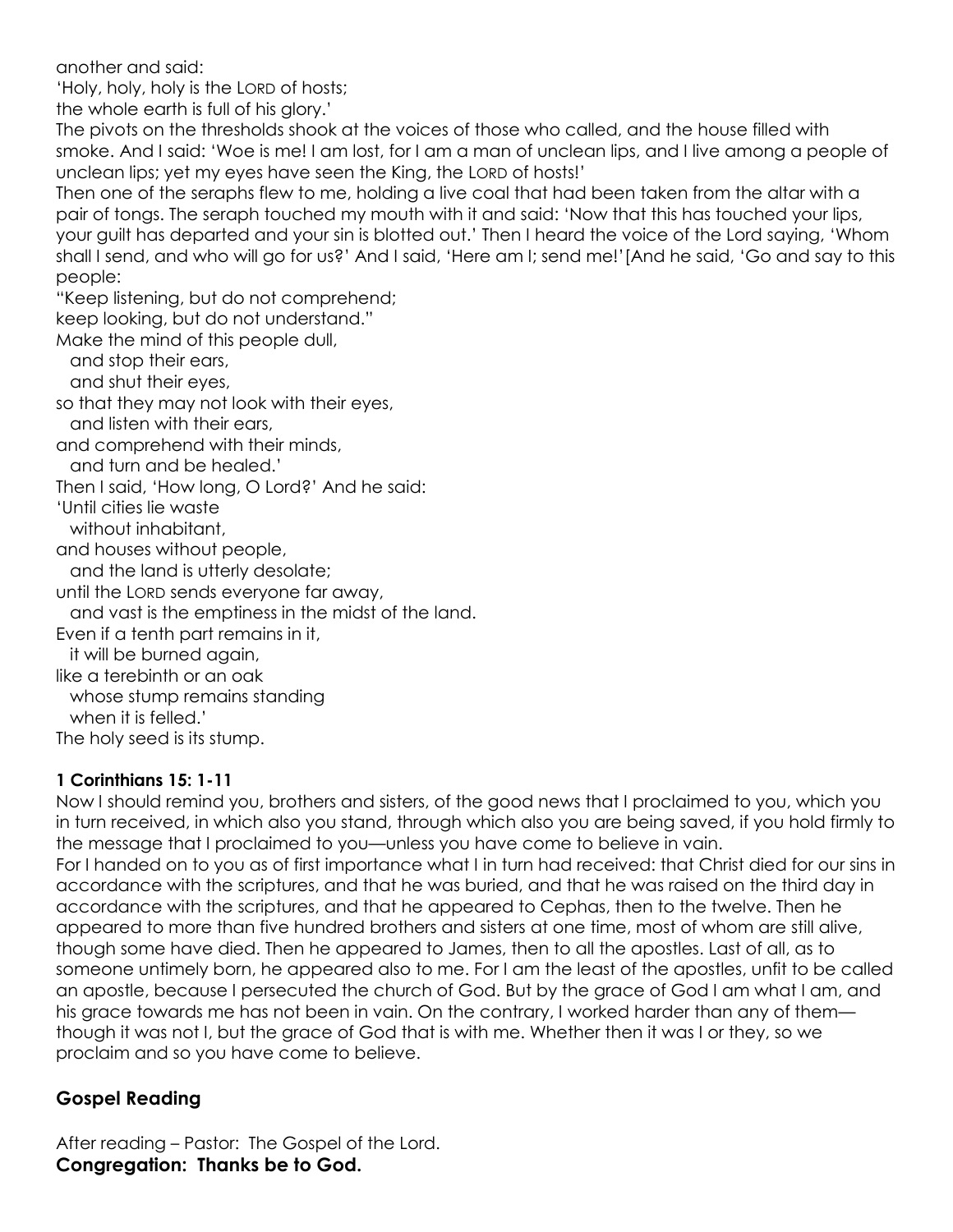#### **Luke 5: 1-11**

Once while Jesus was standing beside the lake of Gennesaret, and the crowd was pressing in on him to hear the word of God, he saw two boats there at the shore of the lake; the fishermen had gone out of them and were washing their nets. He got into one of the boats, the one belonging to Simon, and asked him to put out a little way from the shore. Then he sat down and taught the crowds from the boat. When he had finished speaking, he said to Simon, 'Put out into the deep water and let down your nets for a catch.' Simon answered, 'Master, we have worked all night long but have caught nothing. Yet if you say so, I will let down the nets.' When they had done this, they caught so many fish that their nets were beginning to break. So they signaled to their partners in the other boat to come and help them. And they came and filled both boats, so that they began to sink. But when Simon Peter saw it, he fell down at Jesus' knees, saying, 'Go away from me, Lord, for I am a sinful man!' For he and all who were with him were amazed at the catch of fish that they had taken; and so also were James and John, sons of Zebedee, who were partners with Simon. Then Jesus said to Simon, 'Do not be afraid; from now on you will be catching people. 'When they had brought their boats to shore, they left everything and followed him.

# **Children Dismissed for Sunday School**

# **Sermon**

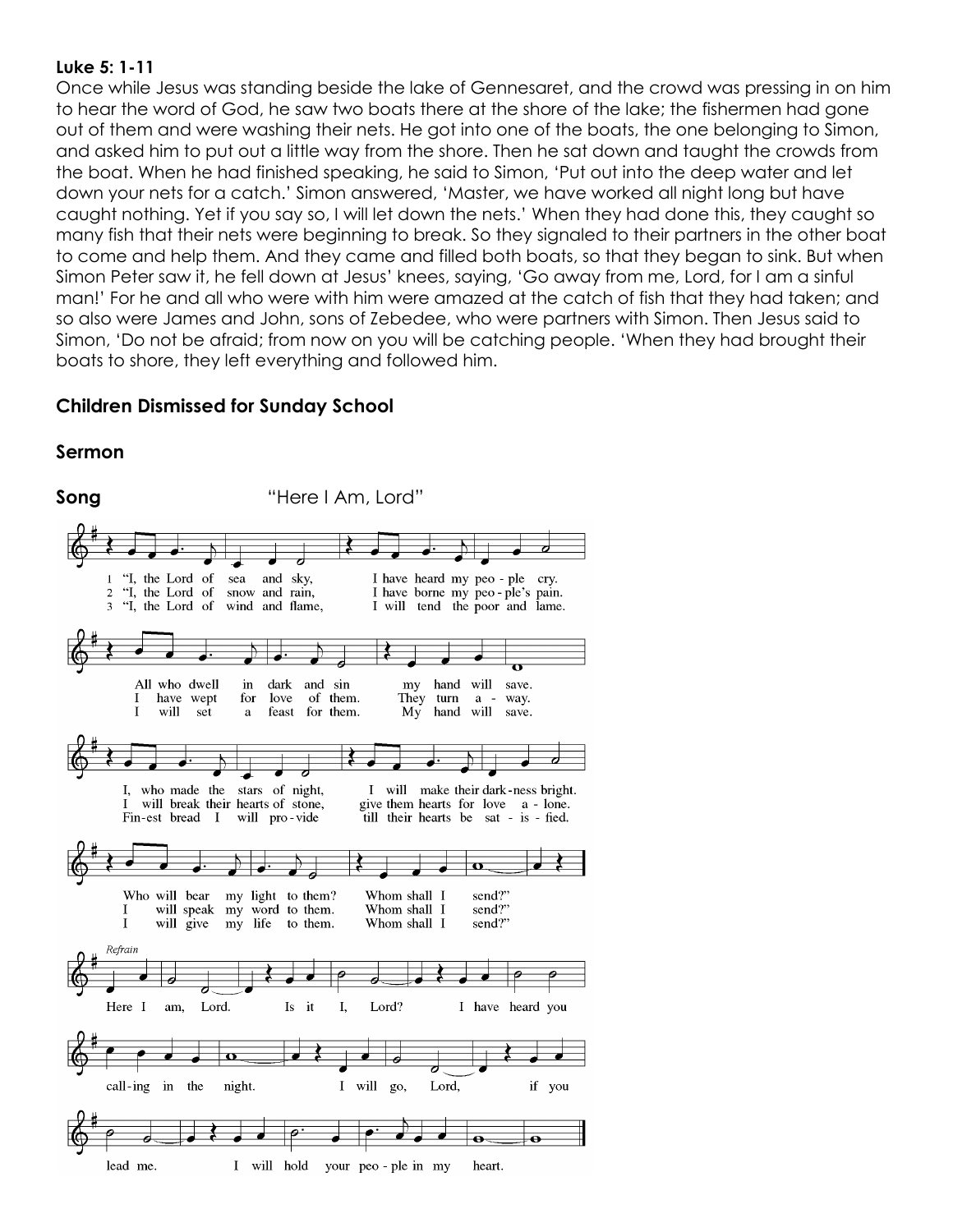**We believe in one God, the Father, the Almighty, maker of heaven and earth, of all that is, seen and unseen.**

**We believe in one Lord, Jesus Christ, the only Son of God, eternally begotten of the Father, God from God, Light from Light, true God from true God, begotten, not made, of one Being with the Father; through him all things were made. For us and for our salvation he came down from heaven, was incarnate of the Holy Spirit and the virgin Mary and became truly human. For our sake he was crucified under Pontius Pilate; he suffered death and was buried. On the third day he rose again in accordance with the scriptures; he ascended into heaven and is seated at the right hand of the Father. He will come again in glory to judge the living and the dead, and his kingdom will have no end.**

**We believe in the Holy Spirit, the Lord, the giver of life, who proceeds from the Father and the Son, who with the Father and the Son is worshiped and glorified, who has spoken through the prophets. We believe in one holy catholic and apostolic church. We acknowledge one baptism for the forgiveness of sins. We look for the resurrection of the dead, and the life of the world to come. Amen.**

**Prayers of the People**

**Offering**

# **The Great Thanksgiving**

Leader: The Lord with you. **All: And also with you.**

Leader: Lift up your hearts. **All: We lift them to the Lord.**

Leader: Let us give thanks to the Lord our God.

**All: It is right to give God thanks and praise.**

It is our duty and delight that we should everywhere and always offer thanks and praise to you, O God, through Jesus Christ, who calls us to follow his way of humble service and love and so with the church on earth, all creation and the host of heaven we praise your name and join their unending hymn:

**All: Holy, holy, holy are you. God of power and might; Heaven and earth are filled with your glory, Hosanna in the highest! Blessed is the One who comes in your name. Hosanna in the highest, hosanna in the highest!**